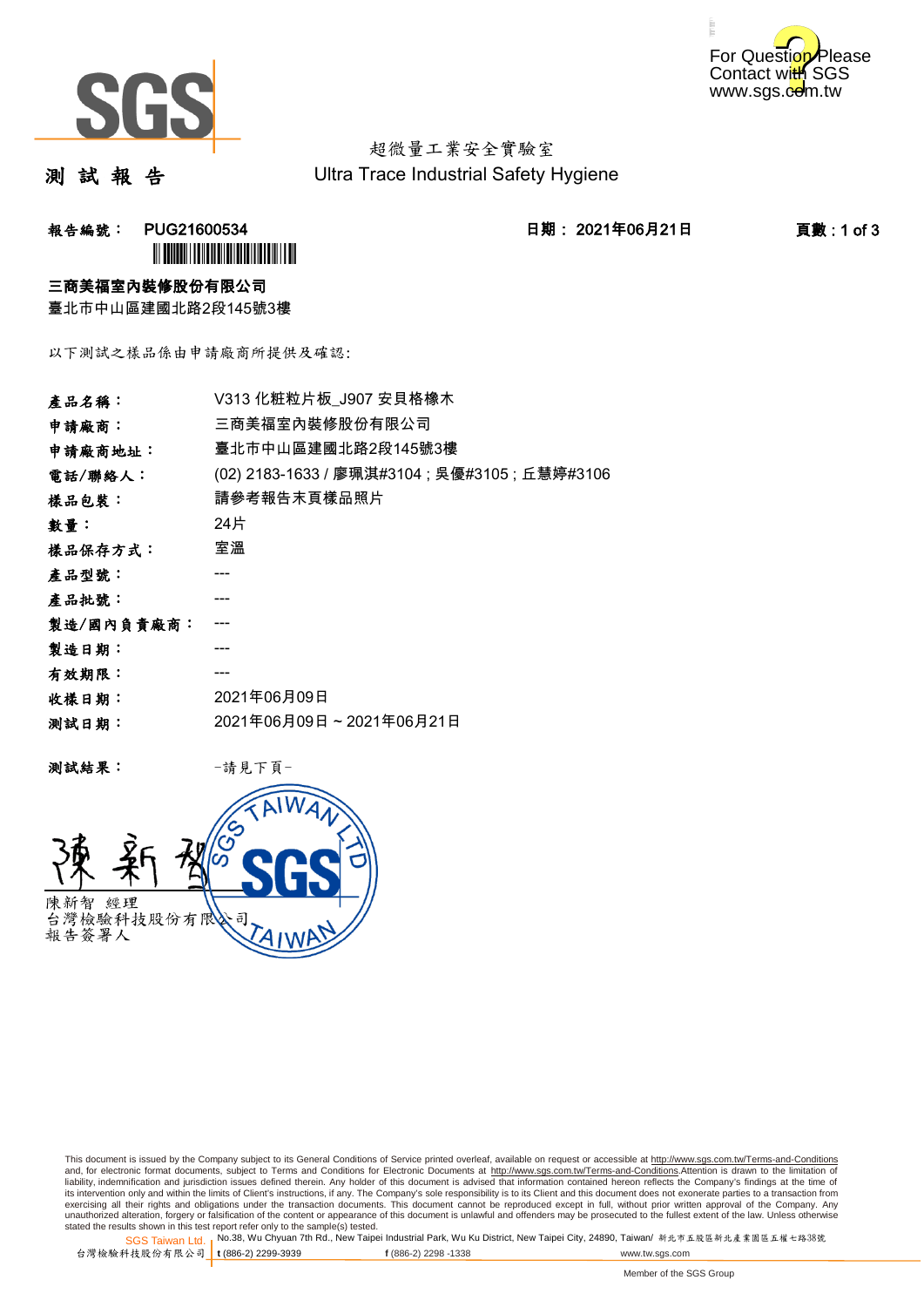

## 超微量工業安全實驗室 Ultra Trace Industrial Safety Hygiene

測 試 報 告

## **報告編號: PUG21600534 日期: 2021年06月21日 頁數:2 of 3** ÌPUG21600532GÎ

三商美福室內裝修股份有限公司

臺北市中山區建國北路2段145號3樓

#### 測試結果:

| 测試項目       | CAS NO.   | 測試方法                                                                   | 測試<br>結果 | 定量/偵測<br>極限 | 單位   |
|------------|-----------|------------------------------------------------------------------------|----------|-------------|------|
| 甲醛釋出量      | ---       | ---                                                                    |          | ---         |      |
| ┃甲醛釋出量-平均值 | $50-00-0$ | 本測試參考國家標準106.11.29公布建議檢驗<br>方法-CNS2215粒片板中甲醛釋出量,以分光<br> 光度計(UV/VIS)檢測。 | 0.648    | 0.0290      | mg/L |
| 甲醛釋出量-最大值  | $50-00-0$ |                                                                        | 0.648    | 0.0290      | mg/L |

備註:

1.測試報告僅就委託者之委託事項提供測試結果,不對產品合法性做判斷。

2. 本測試報告之所有檢驗內容,均依委託事項執行檢驗,如有不實,願意承擔完全責任。

3. 本報告不得分離,分離使用無效。

4.若該測試項目屬於定量分析則以「定量極限」表示;若該測試項目屬於定性分析則以「偵測極限」表示。

5.低於定量極限/偵測極限之測定值以「N.D.」或「 陰性」表示。微生物測試低於定量極限以「<定量極限值」表示。

6.CNS2215甲醛釋出量: 

| 記號  | 甲醛釋出量平均值 | 甲醛釋出量最大值 |
|-----|----------|----------|
|     | $0.3$ 以下 | $0.4$ 以下 |
| ه ۲ | $0.5$ 以下 | $0.7$ 以下 |
| ົ   | 1.5以下    | $2.1$ 以下 |

- END -

This document is issued by the Company subject to its General Conditions of Service printed overleaf, available on request or accessible at http://www.sgs.com.tw/Terms-and-Conditions and, for electronic format documents, subject to Terms and Conditions for Electronic Documents at http://www.sgs.com.tw/Terms-and-Conditions.Attention is drawn to the limitation of liability, indemnification and jurisdiction issues defined therein. Any holder of this document is advised that information contained hereon reflects the Company's findings at the time of<br>its intervention only and within t exercising all their rights and obligations under the transaction documents. This document cannot be reproduced except in full, without prior written approval of the Company. Any<br>unauthorized alteration, forgery or falsifi

SGS Taiwan Ltd. 1 stated the results shown in this test report refer only to the sample(s) tested.<br>Stated the results shown in this test report refer only to the sample(s) tested.

台灣檢驗科技股份有限公司

**t** (886-2) 2299-3939 **f** (886-2) 2298 -1338 www.tw.sgs.com